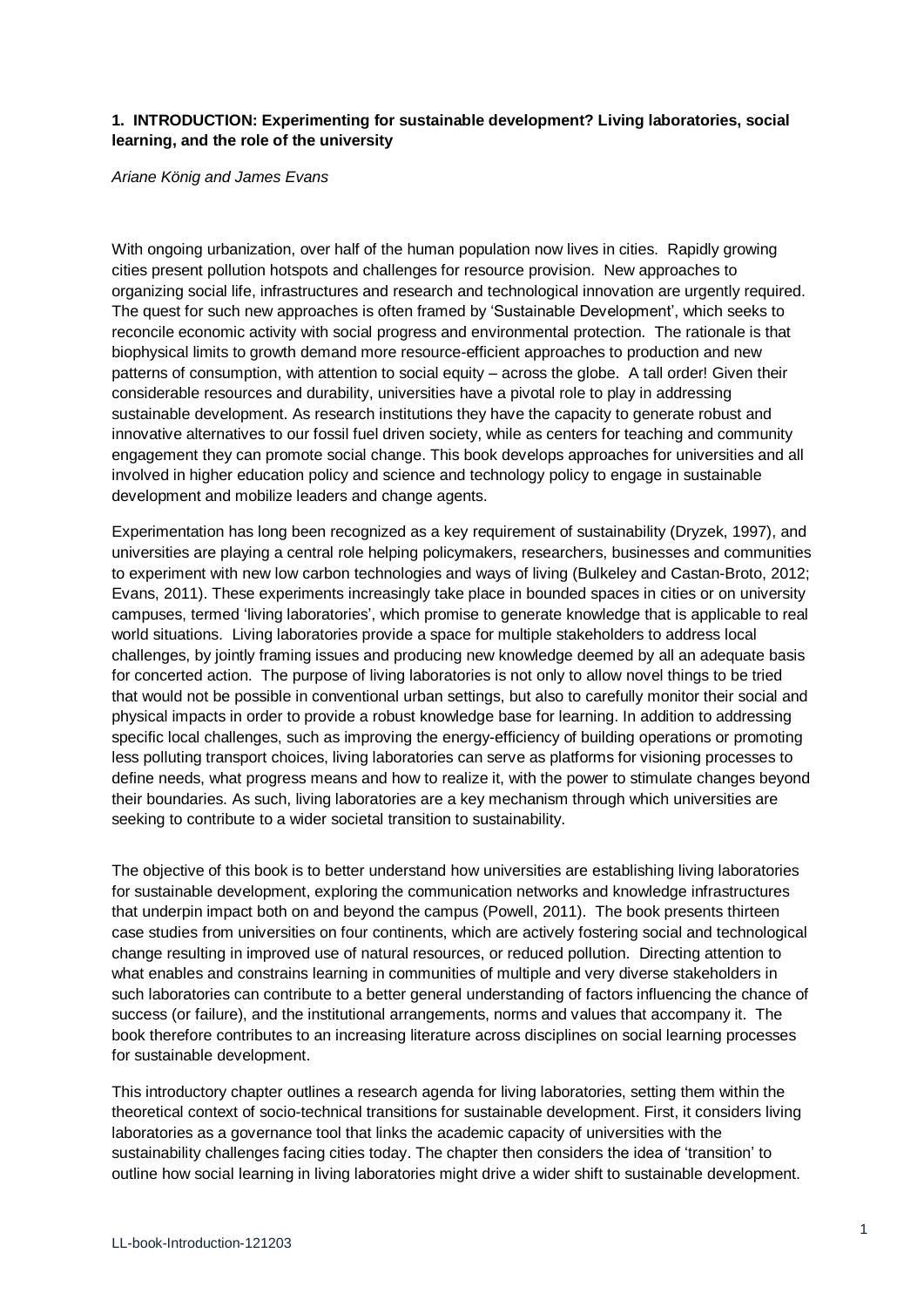The final section translates these insights into a set of key concerns that guide subsequent chapters, and provides a brief overview of each.

### **1. Universities, cities, and the emergence of living laboratories for sustainable development**

Historically speaking universities have enjoyed a degree of intimacy with the cities that host them, but climate change and, in the West at least, successive public funding cuts have led urban decisionmakers to actively seek educational partners to help address the challenges facing them. At the same time as cities are pursuing technologies and scientific knowledge for more sustainable development, universities have become more entrepreneurial in their pursuit of research that has real world impact and the funding streams that accompany it (Clark, 1998). Between the poles of the 'ivory tower' and academic capitalism lies a reality in which much university research is becoming increasingly pragmatic (Slaughter and Leslie, 1997). These trends have made science more 'visible as a transformational agent' in the competitive fortunes of cities than ever before (Perry, 2006, 202).

An EU report on future prosperity outlines a vision for the role of universities in transforming cities that resonates with much of the work in this book:

'it is time to re-invent the future for Europe, but the gap between latest research knowledge and real life practice is huge… so, cities must become real implementation fields, creating platforms for change where universities, public bodies and those from private and third sectors must operate together in a new and creative mood' (Committee of the Regions, 2011).

Turning cities into 'real implementation fields' where diverse stakeholders come together to generate new forms of urban living is exactly what living laboratories promise do, and drilling down into the EU vision outlined above helps to explain their current proliferation. Living laboratories provide a mechanism through which academics from various disciplines whose research and teaching have applications for urban environmental sustainability can engage with real world challenges in an applied setting (Goddard and Vallance, 2013; Evans and Karvonen, 2013). Cities can position themselves as leaders in innovation for sustainable development, while universities are able to hardwire real world impact in to their research. Beyond their allure to universities and cities, living laboratories promise public and commercial organizations access to free or heavily match-funded research capacity and testing facilities. On top of these individual wins, and perhaps most importantly, the living laboratory provides a focal point around which stakeholders can work together, generating communities of interest that may well outlive and transcend the living laboratory itself.

While universities traditionally tend to be core stakeholders in urban development as important property owners and developers, living laboratories are distinctive because universities engage their research capacity and expertise to setup, monitor and evaluate real life experiments (Evans and Karvonen, 2011). In their manifesto for the sustainable university, M'Gonigle and Starke (2006, 155) quote the founder of Harvard's Green Campus program, who suggested that 'the physical campus is the hard-wired identity of the university'. Such rhetorical claims on the part of educational institutions, they suggest, are mirrored increasingly by campus landscapes that are not only sustainable but that seek to develop new forms of sustainability. From numerous living laboratory campus initiatives around the world, they highlight Kyushu University's new campus in Fukuoka that is designed as an ecological experiment and the Lyle centre at California Poly in Pomona, which hosts a living laboratory for regenerative studies. In the field of sustainability, it would be disingenuous to distinguish too rigidly between campus and city living laboratories, as both generally aim to produce knowledge that is applicable to the wider urban landscape. Living laboratory type initiatives that use the university and city or parts of them as places to experiment with sustainable forms, technologies and lifestyles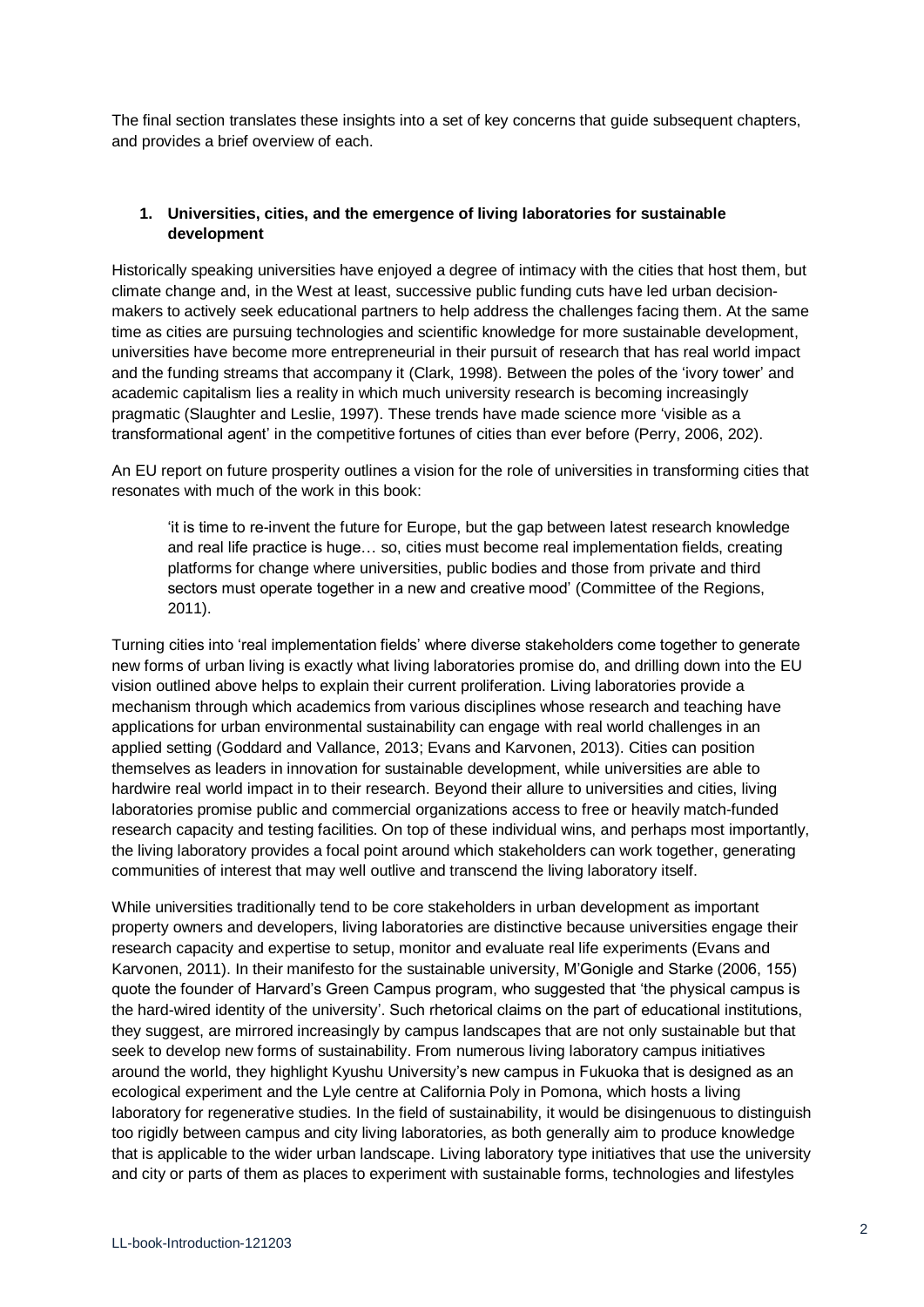have become hugely popular around the world precisely because they have the power to harness the academic capacity of universities to address the challenges of sustainable development.

Given its popularity with university and city leaders, it is perhaps surprising to learn that that the living laboratory concept originated as a corporate methodology to generate ICT innovations. The idea was to transform an entire urban environment into a laboratory to prototype and test new technology applications and foster innovation in real places (Kominos, 2008). It is worth quoting the EU Living Labs network, the largest and most well-funded living laboratory initiative in the world, at length here:

A living lab is a city area which operates a full-scale urban laboratory and proving ground for inventing, prototyping and marketing new mobile technology applications. A living lab includes interactive testing, but is managed as an innovation environment well beyond the test-bed functions. As a city-based innovation resource the living lab can take advantage of the pools of creative talent, the affluence of socio-cultural diversity, and the unpredictability of inventiveness and imagination in the urban setting (Living Lab Europe, 2007).

At stake here is the move from a closed style of innovation typical of traditional corporate Research and Development, to a more open collaborative style in which innovation is knowledge-based and takes place in a wider community of stakeholders. Open approaches to innovation are often advocated on the grounds that they are more intelligent, where in intelligence connotes the ability to figure out 'what to do when you don't know what to do' (Calvin, 1998). In allowing space for novelty and surprise, living laboratories are particularly valuable when real alternatives are required to business as usual, as is certainly the case in relation to sustainable development.

In practice, living laboratories institute bounded spaces, often governed by university-led publicprivate partnerships, for innovation and learning which emphasise formalized knowledge production processes (Evans and Karvonen, 2011). Developing parts of cities or buildings as spaces for knowledge production promises relevance and social salience because it takes account of circumstances in real people's lives. This form of knowledge production accepts the need to understand locally-situated, context-dependent knowledge, adopting a relatively sophisticated learning process through which technologies and social norms are co-produced. As Gross and Krohn (2005) have argued, social experimentation has a lineage that can be traced from the writings of Comte and Mill, through the Chicago School of urban sociology and the social policy approaches of the 1970s. In the knowledge society the idea of the city or society as laboratory has come back to prominence, as a 'form of innovation, where scientific research increasingly erases the received institutional boundaries between science and society' (ibid, 76). For universities this has been reflected in the emergence of issue-driven inter-disciplinarity, which recognizes the limits of disciplinary theories and methods in characterizing complex systems in which material and social circumstances are intertwined and embedded in specific local contexts (Gibbons et al. 1994). Within living laboratories, the iterative application of research outcomes and the resulting improvement of technologies and practices constitute the primary source of legitimacy for the resulting knowledge (Robinson, 2008).

Living laboratories are, compared to hermetically sealed science laboratories, messy, multivariate open systems, raising the question of whether they are really laboratories in any meaningful sense at all, or merely trade upon the scientific credentials of the term. Exploring this question is fruitful as it reveals how the knowledge producing power of living laboratories is facilitated by their institutional, spatial and political characteristics, but first requires a brief recap of how traditional laboratories permit the production of scientific knowledge. Traditional laboratories have been characterized as artificially controlled environments that allow the manipulation of variables and testing of hypotheses (Knorr-Cetina, 1995). Control in laboratory spaces is provided by the ability to record, report and repeat experiments, and the legitimacy of the results is derived from the power to reproduce the experiment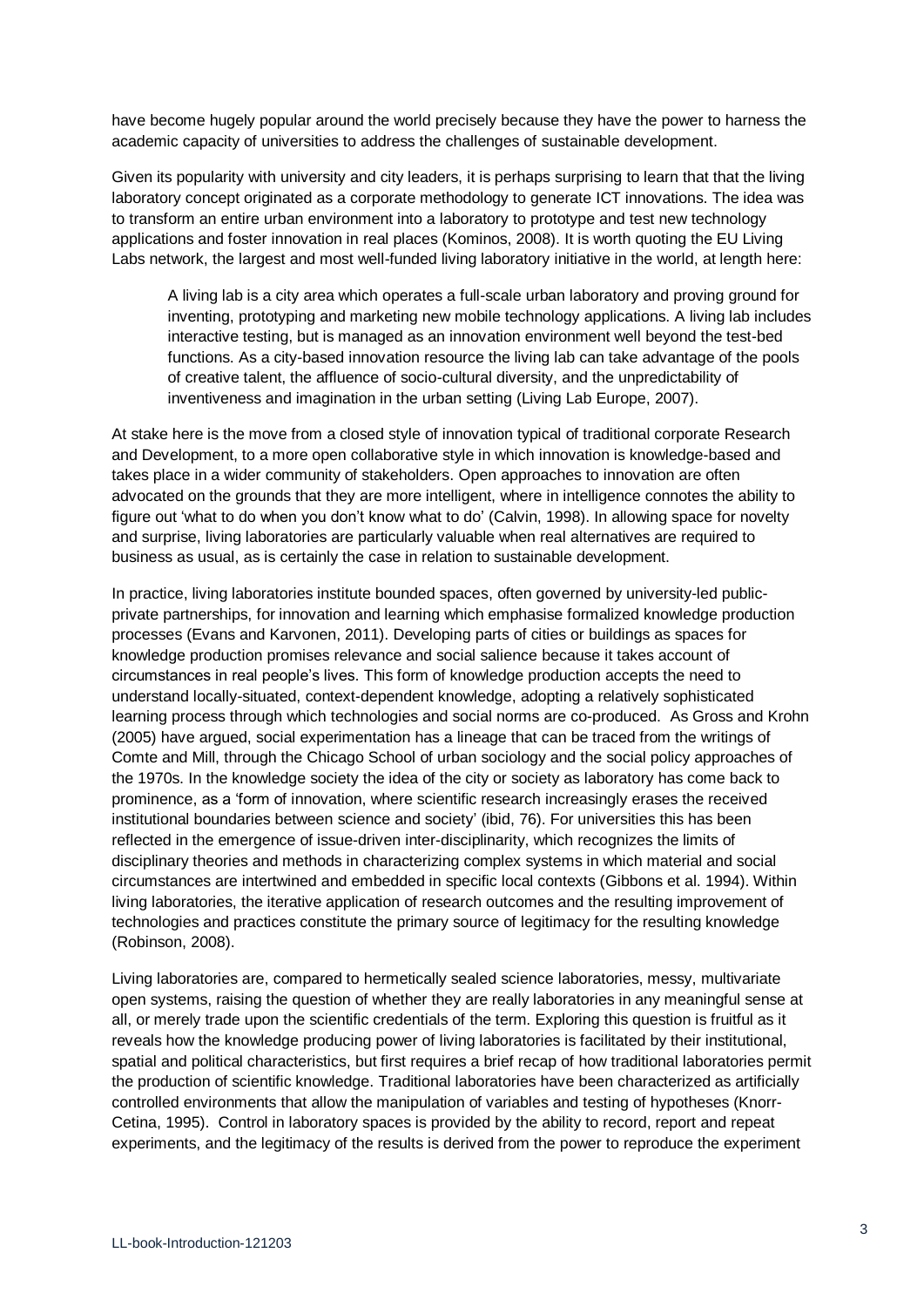in an appropriate laboratory anywhere. The resulting knowledge is thus conceived as universal and transferable, independent of local circumstances and practices.

The epistemological approach underpinning knowledge production in living laboratories is that rather than measure specific variables, data can be collected on almost every aspect of the experiment with sufficient accuracy to identify patterns and make robust causal inferences (Evans and Karvonen, 2011). In that they are instituted as spatially bounded areas, living laboratories seek to transform a part of the city into a laboratory by saturating it with monitors and sensors, relay stations, and social engagement processes (Evans and Karvonen, 2013). While the importance of built form and bounded space in facilitating such processes has largely been ignored by urban and regional researchers (van Heur, 2009), making physical interventions and installing the experimental infrastructure capable of monitoring a real environment in this level of depth raises a series of legal and institutional challenges. This is why many living laboratories comprise spaces that are owned and managed by key stakeholders in the living laboratory, and why, more often than not, universities are obvious partners with the resources to fulfill their institutional and scientific requirements.

To summarize then, living laboratories are an increasingly popular model through which universities and cities are engaging with each other to generate practical solutions to applied problems. But how do they interact with the wider world? The next section draws on the idea of socio-technical transitions to better understand their potential to stimulate sustainable development beyond their own boundaries, and argues that social learning is integral to this process.

## **2. Living labs, socio-technical transitions and the importance of social learning**

M'Gonigle and Starke (2006, 177) suggest that the transformative potential of living laboratories lies in their ability to invigorate a new model of economy and culture to 'break the macro gridlock'. The question of how to achieve systemic socio-material transformations for example from fossil fuels to renewable energy, which is critical to the project of sustainable development, is captured by the concept of 'transition'. This section considers how living laboratories fit into the model of sociotechnical transitions, which originates in the work of Dutch technology scholars but is increasingly influential in both academic and policy circles. It then considers social learning as a central yet overlooked driver of transition that living laboratories have the potential to deliver.

The literature on socio-technical transitions provides a multi-level perspective within which living laboratories can be conceived as niches for innovation that can foster change beyond their boundaries (for example, Geels 2002). The model distinguishes between three levels: socio-technical landscapes, socio-technical regimes and niche-innovations. Landscapes form a broad, slow-changing backcloth of macro-economic patterns, political structures and cultural values, while regimes are established and stabilised fields of technology and behaviour. Niches provide protected spaces for experimentation that are sheltered from wider political and economic pressures, in which genuinely different technologies, lifestyles or practices can prosper. Change occurs when innovations break out of niches into the wider regime. So, for example, the development of electric cars on its own is not enough to prompt a transition away from gasoline powered vehicles, but requires changes at the regime level in terms of policies designed to encourage uptake of the new technology (for example, off-peak electricity subsidies for overnight charging, conversion training schemes for mechanics) and the material infrastructure capable of fixing and charging cars. While the reliance on fossil fuels driven cars is hardwired into the economic, political and cultural logic of most developed societies, changes at the regime level will gradually lead to shifts at the landscape level. (Whether electric cars are a wise priority investment for 2013, where short term strategies for carbon emission reductions and alleviation of road congestion may be required – is another debate not entered into here). The applied branch of socio-technical studies, transition management, thus emphasises not only the creation of niches for innovation with regime change potential, but active engagement with organisational fields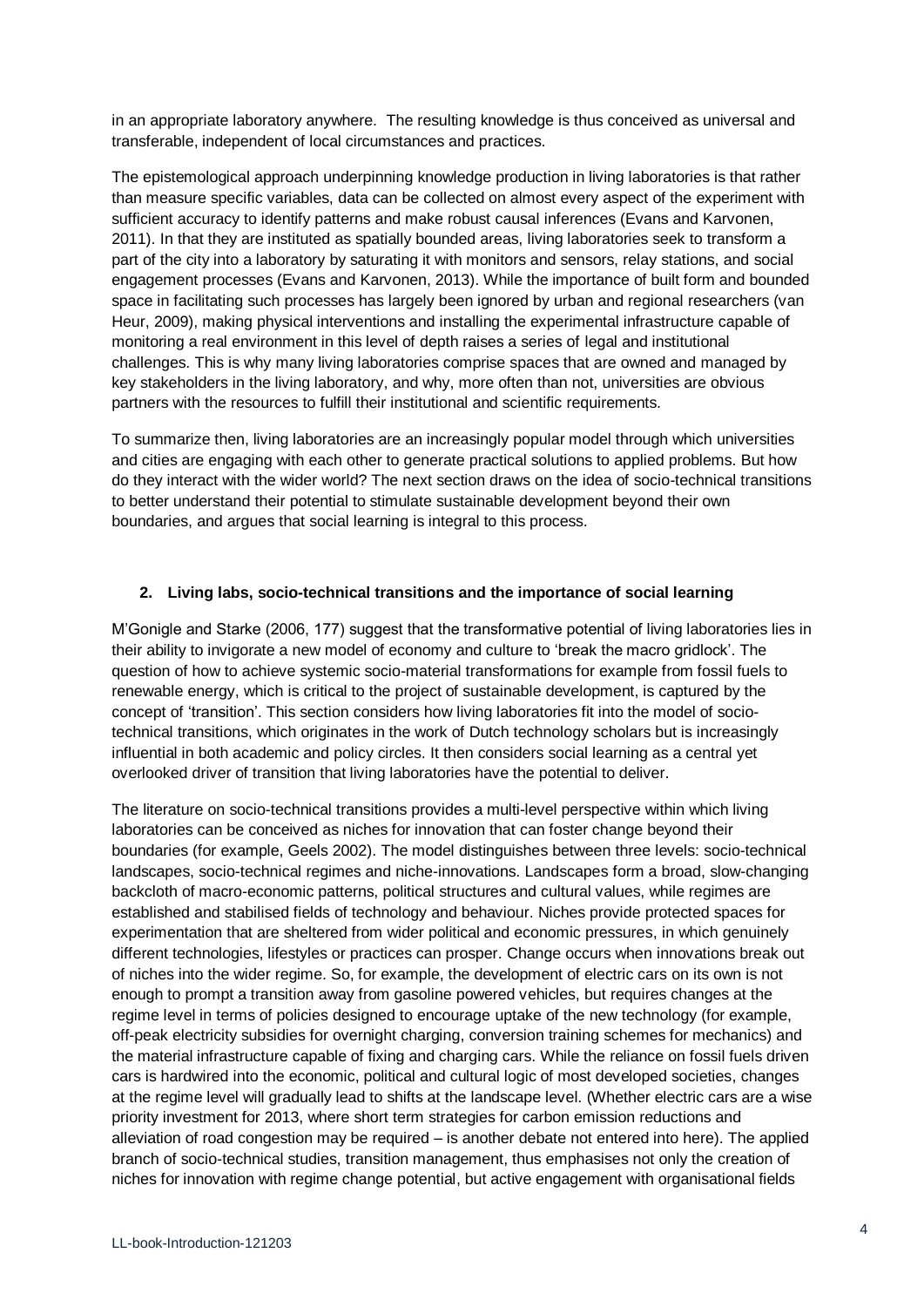that are constituted by interacting networks of organisations, including for example firms along a production chain, regulatory agencies and competitors (Di Maggio and Powell,1983; Geels et al., 2008).

Transition theory draws on structuration theory (Giddens, 1984) to study transition at the level of larger and more stabilized social structures and at the same time consider perspectives of actors whose actions both shape and are shaped by social structures they are embedded in. Building on structuration theory, actors are embedded in social structures including institutions and rules that provide flexible guidance and are open to manipulation, but also reproduce and change structures by enacting them. The multi-level approach of transition theory helps to consider the ordering of social processes to understand and act upon complexity in specific places, and the relation of actors to the structures such as institutions and rules they are embedded in. The distinction of social systems (social practices, social interaction) and social structures (institutions, rules and resources) helps to situate more actor and agency centred insights on the co-production of new technologies and social practices and norms from Science and Technology Studies in transition theory (Grin et al., 2010, p.42; Geels, 2010).

One branch of transition theory, which focuses on empirical investigations of strategic niche management, has identified patterns on how to modulate emergence of niches with strong potential for sustainable development. In this research, niches are conceived as emerging communities that share cognitive, normative and regulatory rules and thus as protected spaces for experimentation allowing for co-evolution of technologies, user practices and regulation (Kempt et al., 1998). Research on strategic niche management has identified that more effective niches involved at least three recurring strategies: (i) joint articulation of expectations and visions to direct the learning process; (ii) formation of heterogeneous networks also for resource provision (however too much diversity in networks may hamper emergence of stable rules and contribute to fragmentation and of resources and uncertainty about varied commitment); and (iii) learning in multiple dimensions including about technical and design aspects, cultural and symbolic meaning, marketing and user aspects, societal and environmental impacts, regulation, infrastructure and maintenance networks, and industry and production networks (Grin et al., 2010).

Living laboratories fit neatly into this framework, as niches that have been created explicitly to host experiments in different types of sustainable living. Socially robust learning by heterogeneous groups in the context of application has been highlighted by scholars as an ideal type situation for producing new knowledge for sustainable development (Gibbons et al., 1994; Nowotny et al., 2004). Brown and Vergragt (2008, 110) conceptualize niches as small-scale experiments that facilitate incremental learning through developing, testing and introducing new technologies and services, but argue that , 'little systemic study has been done on defining the learning processes in experiments, monitoring them, assessing their societal impacts, or examining the conditions under which learning does (or does not) occur, and by what mechanisms.' Like adaptive governance, the epistemology of living laboratories is iterative, whereby new approaches are tried, monitored and then learnt from in order to inform successive experiments. Although these kinds of iterative, adaptive, models are very much in vogue, the processes through which learning takes place and generates wider impacts demand more attention (Grin, 2008). Evolutionary economics provides the motor for change in the socio-technical transitions model, whereby successful experiments will outperform in the market place and thus proliferate, but much of this work considered historical examples of change, like the shift from sail to steam technology in the nineteenth century shipping industry (Geels, 2002). In the field of sustainable development, where transition management actively seeks to steer change by creating niches like living labs, learning is critical to establishing the social conditions that allow experiments to break out and prompt regime change (Brown and Vergragt, 2008; Evans, 2012).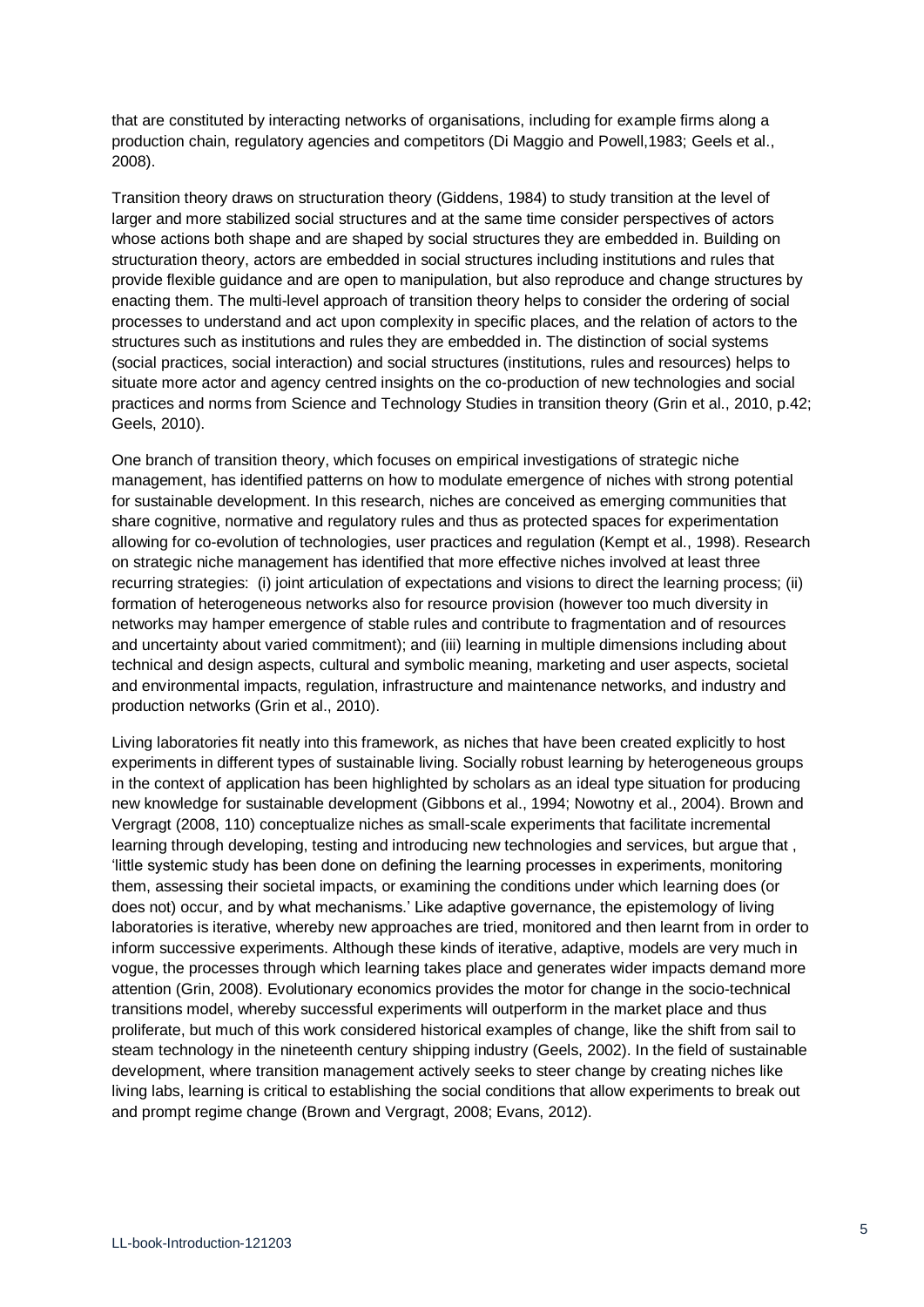The recent literature on low carbon experiments offers little evidence of effective learning in practice. Projects aiming to produce new knowledge often end up as simple demonstration projects, in which technology is simply dropped in to a locality, rather than instituting processes in which local communities are engaged in developing technologies (Hodson and Marvin, 2009, While, 2011). Many high profile eco-cities cast themselves as living laboratories without considering learning in any robust manner. Whilst realising significant energy-savings, these projects also manifest symptoms of a technology-driven and utilitarian framing that neglects social issues and equity considerations. Although the user is involved in technology development, the role is somewhat reactive - receiving feedback from the monitoring technologies on their behaviour and providing feedback on further development in a process largely framed by economic and environmental perspectives. While the living laboratory approach is intended to be user-centric, many projects fall short of more sophisticated conceptions of knowledge production that consider how social norms and technologies are co-produced in an explicit manner. This is important, as attending to co-production also helps to sensitize participants to the fact that the development of technological fixes alone is not the most effective way of achieving real transition, directing attention to the cognitive, material, social, and normative ways in which we construct our life styles (Jasanoff, 2004).

One of the major motivations of this book is to clarify the knowledge-production processes that underpin wider sustainability transitions. Brown and Vergragt (2008) suggest that successful learning occurs either when an experiment meets initial expectations and is then widely replicated, or when it facilitates higher order learning among the participants. In this spirit, learning and concomitant knowledge production is better conceived of as a collective process that unfolds through a wider community of stakeholders, than as some individual process of self-discovery. Living laboratories can be seen as a space for the constitution of learning communities that include academics of diverse disciplines, practitioners, and users of the space who jointly engage to produce locally situated knowledge to help the transition to more sustainable technologies and practices. Different professional communities can work together if they share a common problem definition, 'which is not only an expression of what those involved do (and do not) value, but also one which they expect to work' (Grin, 2008, 57). In bringing diverse stakeholders together around a common problem living laboratories transmit a sense of urgency to multiple actors. Learning is a social process for issue formulation, monitoring, assessment and evaluation, negotiation, conflict resolution, agreement, and coordination of action among multiple interdependent stakeholders (Steyart and Jiggins, 2007; Ison et al., 2007), and these processes of social learning may eventually drive institutional reform. While traditional bureaucracies operate in a linear fashion, sustainable systems require a dialectical mode that 'can continuously uncover, challenge and refashion outdated assumptions that lead to destructive goals and results, and that can then create new directions' (M'Gonigle and Starke, 2006, 158). In terms of understanding how niches break out into the regime level, such institutional change is critical.

Conceiving living laboratories as niches for innovation, then, allows us to understand their potential in relation to a wider transition towards sustainable development. Socio-technical transitions can gather pace when shared learning serves as basis for concerted action. While not suggesting that effective learning can only take place in partnerships in which universities are involved, the proliferation of living laboratories indicates that universities are playing a pivotal role in fostering such social learning processes through education, research, and community engagement. Focusing on social learning opens up useful insights on how to enhance the capacity of niches to drive regime level change beyond their local environs.

#### **3. The approach and structure of this book**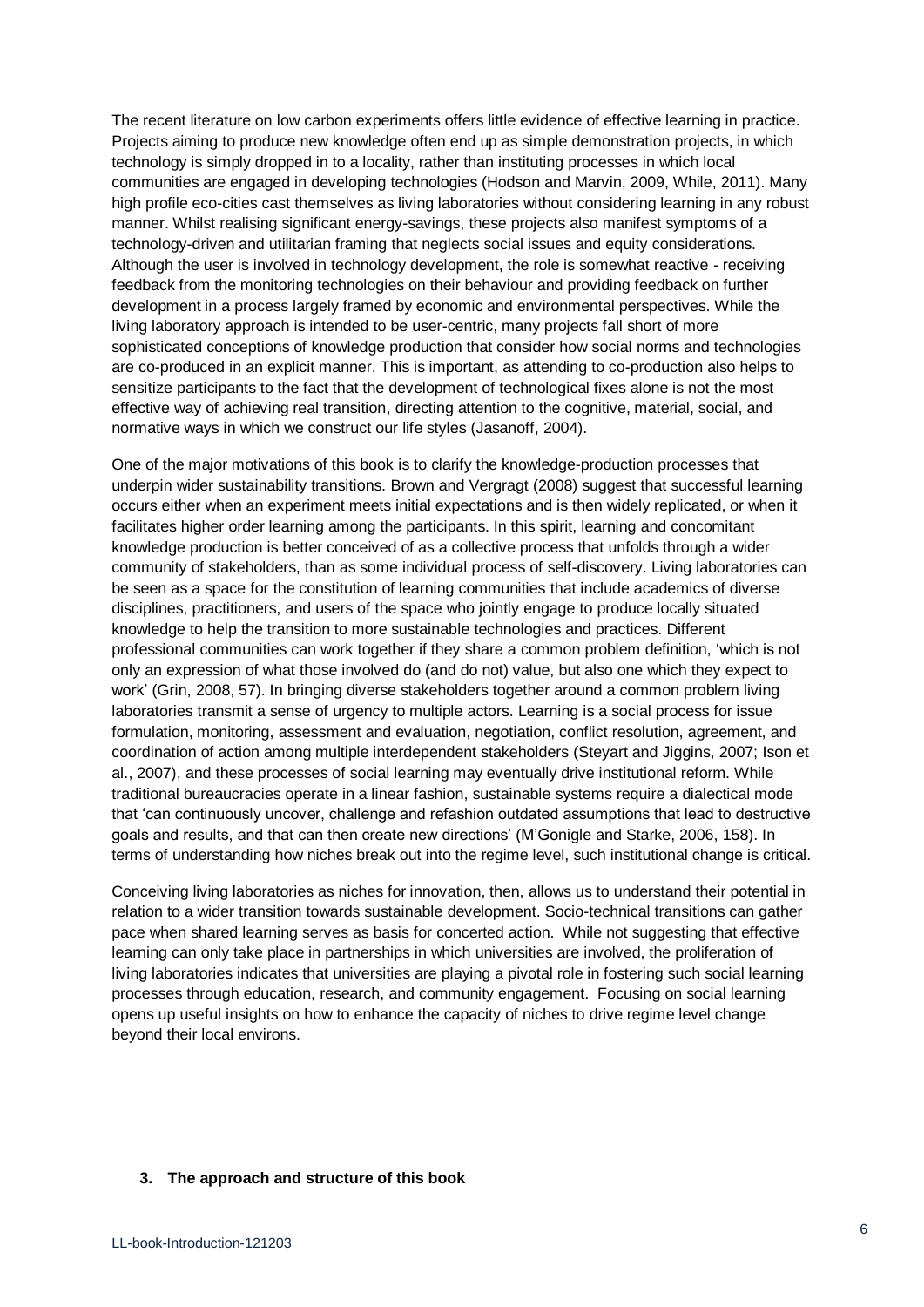Our argument so far contends that living laboratories represent niches with the potential to stimulate the kinds of transformative change required by sustainable development, and that a key research question concerns understanding the role of universities in fostering social learning. This edited collection brings examples of living laboratory initiatives from around the world together to investigate exactly this question. But what can we learn from looking across a highly diverse and international set of case studies of universities from four continents? How can we bring together diverse perspectives from academics of diverse disciplines and practitioners in diverse institutional settings for analyzing factors enabling or constraining learning for change in communities? In order to serve as a suitable substrate for such an analysis, and building on the analytic framework of social learning, each chapter pays attention to four components of transformation:

- *Framing of the problem and definition of the challenge to be addressed / ecological constraints*: Each chapter identifies the specific challenge(s) that was/were addressed and why. Choice of technologies for management and representation of knowledge matters for effective mobilization of diverse groups, and can reveal or conceal uncertainties and complexities. Given diverse perceptions on stakes and approaches, how can a shared understanding be built as basis for concerted action, and what role do science and research play in this process?
- *Institutional setting and policies*. A university's stance on sustainable development is institutionalized in policies, organizational structures and commitments, and constitutes a framework for deliberative community learning processes. Organizations can be conceived as a network of roles and behavior and a system of rules and procedures that present a first basis for coordinated action. Values and social norms promoted in such frameworks effect problem framing and the setting of priorities and selection of issues to be addressed through collective action, as does the history of the issue and its institutionalization. Participatory deliberative processes on the other hand, can lead to changes in the existing institutional framework, challenging legitimacy and power relationships. M'Gonigle and Starke (2006) suggest that innovation enablers in universities need informal and flexible governance structures to be able to remake organizations from within. How do institutional frameworks enable or constrain concerted action for change?
- *Sites for directed social interaction, stakeholders and stake-holding*: Chapters will give a dynamic conception of the affected parties, their interests and understanding of the situation and how they change over time. Moreover, social relationships between groups alter the dynamic of understanding of issues at stake in each group, and create diverse view points on priorities for action. New stakes can emerge from social interactions, and new stakeholders can emerge, and transform the legitimacy of other stakeholders. What sites for social interaction helped to give a common direction to the allocation of attention and resources across organizational boundaries?
- *Facilitation of learning and coordination among stakeholders*: Finally, each chapter asks which activities, tools and skills of facilitators helped to guide learning processes among multiple independent stakeholders, including how science was drawn upon in the learning process.

The book comprises two parts: Part Ion campus as living laboratory: engaging communities in experimentation; and Part II on the challenge for universities to foster sustainable development across multiple scales. Chapters present one or several cases describing a university project that resulted in concerted action within a community to better address a particular challenge of sustainable development. Each chapter presents some facets through which the projects can usefully be conceived as living laboratories for experimentation, adaptation and social learning to address complex environmental situations. Chapter conclusions highlight what enabled or constrained a successful learning process with diverse stakeholders reaching a shared understanding of the issue as a suitable basis for concerted action. An advantage of presenting cases in a fairly free narrative form is also that they can capture complex interactions between agency and changing contexts, time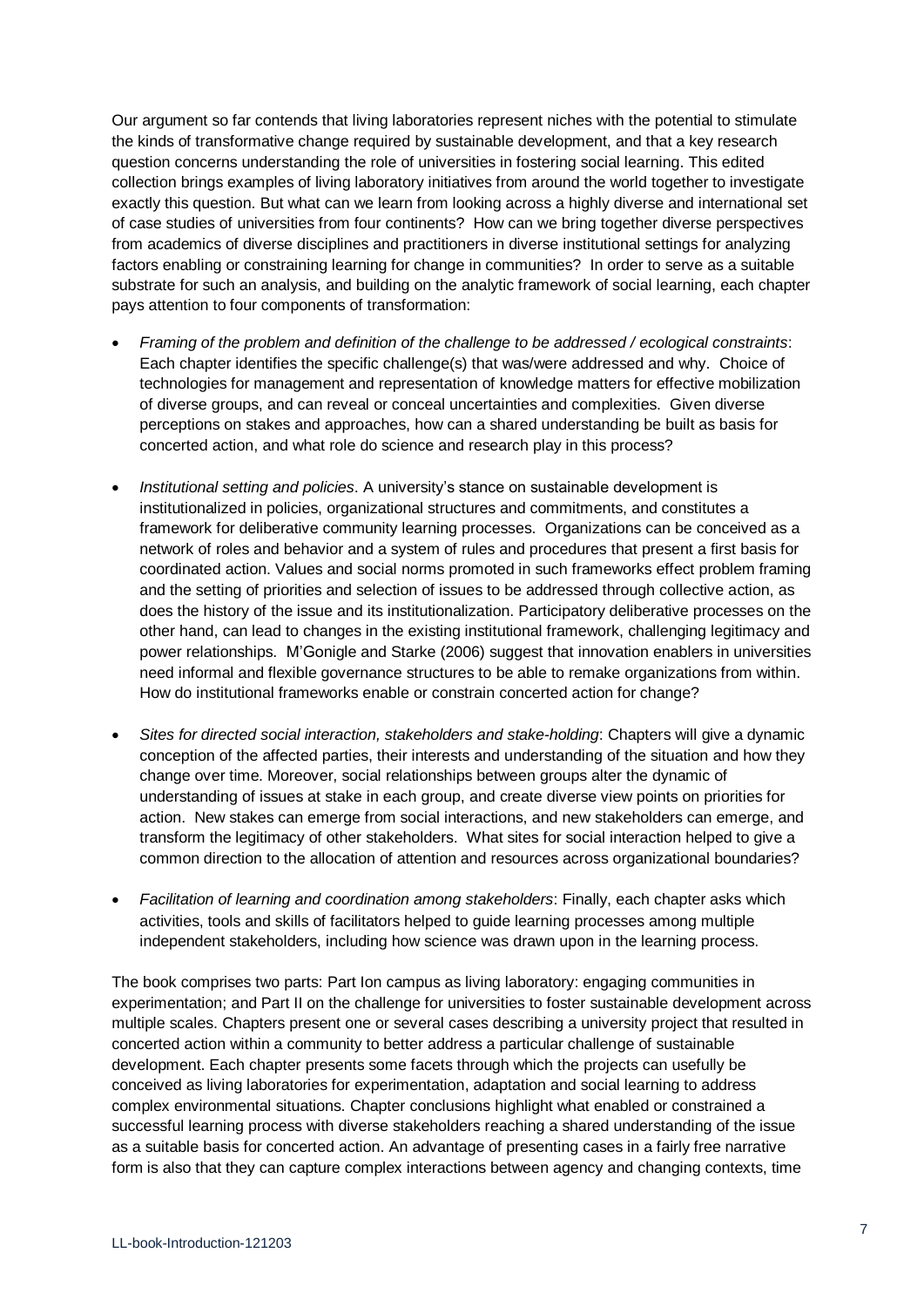and event sequences, changing identity and learning. Some chapters complement their practical case description with a theoretical basis that is deemed pertinent for interpretation of the case description.

The selection of chapters was largely motivated by the authors engagement in the International Sustainable Campus Network, which offers a platform for exchange and analysis of approaches by which Universities engage in fostering social and technological change for sustainable development across continents. Most of the cases were presented for discussion at the 2010 ISCN Symposium 'Better campus, better city' held in the Luxembourg Pavillion at the Shangai Expo and the Tongji University.

## **4.1. Campus as living laboratories: engaging communities in experimentation**

Part I of the book on campus as living laboratories presents seven cases of Universities developing campus as site for social interaction and engagement resulting in knowledge production across organizational and disciplinary boundaries.

In the case of the University of British Columbia (UBC) in Canada sustainability is conceived as "the emergent property of a societal conversation about the kind of world we want to live in, informed by an understanding of the ecological, social and economic consequences of our individual and collective actions" (Robinson, Berkhout, Cayuela and Campbell, Chapter 2). One prime role of the University is to ask how human activity can actually improve both environmental conditions and human quality of life, by pursuing regenerative sustainability. The UBC sustainability initiative is organized as a coordinating institutional space for integration projects that does not resort to hierarchical traditional ways of resource allocation, but relies on a horizontal and process based approach. It thus provides a platform for project negotiation and co-creation with researchers from diverse departments, local and regional government and multi-nationals. By aligning ideas about requisites for societal transition outside and inside, and presenting a platform for establishing collaborative projects with public and private partners, the University can effect wider changes beyond the campus boundary. Apart from emphasizing that clear contractual arrangements for diverse organizational commitments are helpful, the authors also emphasize that it is helpful if individuals take autonomous decisions to engage, in order to "collectively build the knowledge, legitimacy and trust that ultimately create authority for a project in its own right." Thus learning in the UBC living laboratory can transcend campus boundaries. On campus, research, education and campus design and operations are effectively connected for accelerated transformation. The physical space on campus should include landmarks and inspire to excel. Another key goal of the initiative is to change social relations by reallocating room for assuming new responsibilities, for example by engaging inhabitants in defining their own conception of in-door comfort. The recently inaugurated CIRS building that is regenerative in four dimensions by providing for energy in the grid and water for green spaces, and improves human well-being by offering a high quality work environment. Monitoring technologies with public displays at strategic places will help to direct attention at common goals and learning about progress towards achieving them. One main challenge recognized in this somewhat decentralized model for Universities to build living laboratories is how to sustain allocation of resources and attention over time, as the number of projects grows and the sphere of participation extends over an increasing number of organizations across multiple governance levels. Sustaining change within the University is thought of as much of a challenge as across diverse organizations, including multinational corporations and multiple governance levels.

Chapter 3 by Hua posits the challenges of sustainability as largely a social challenge which requires processes to find out of the box solutions for complex problems that are not constrained like most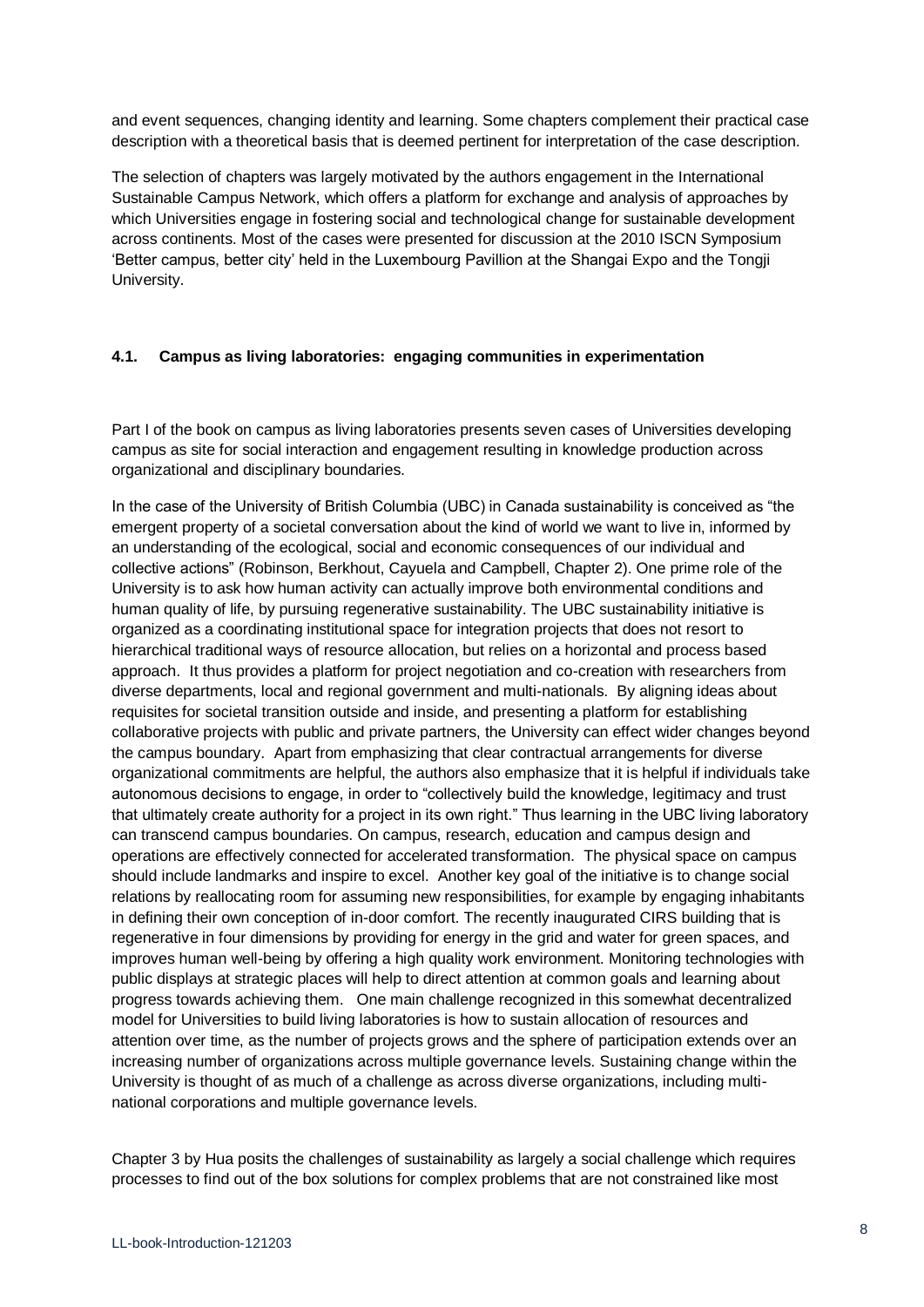traditional analytical approaches by common place assumptions about the world we live in. Cornell University focusses on supporting and meeting targets of reductions in carbon dioxide emissions in the context of political discourses on climate change and target setting. The engagement of diverse communities across disciplinary and organizational boundaries in processes that foster divergent thought highlighting complexity as well as convergent analysis reducing challenges to actionable issues are required for effective societal transformation. Design thinking processes include inspiration, ideation, prototyping and implementation phases and are iterative to ensure continuous learning and improvement over time. Tacit knowledge embedded in routines and practice and explicit conceptual knowledge is distinguished, and, building on Nonaka (1998) Hua advocates that places and processes for knowledge creation should be designed accordingly to facilitate conversions between tacit and explicit knowledge by individuals and organizations. The development of a climate action plan at Cornell highlights how campuses offer a great setting for composing and testing solution scenarios in a process akin to design thinking processes that take into account a range of challenges including land use, buildings, transportation, energy supply. College campuses should take the larger community they are embedded in into account. Work on infrastructure and community actions and long term strategy across all levels of the organization simultaneously address the organizational changes necessary in order to align the sustainability goals with the missions and long-term plans of a university. The more recent proclamation of campus as living laboratory is expected to direct greater attention at strategies including data collection and monitoring as a basis for joint learning, and the need for institutional change based also on design and implementation of places and processes for knowledge creation**.** 

Chapter 4 describes the Campus building energy management system that was establishment at Tongji for wider use in Chinese Universities. The system comprises an ICT technology platform for collection and storage of monitoring data on energy and water use, and an associated governance structure. The data base facilitates directing attention across the organization allowing for consensus building on resource allocation to retrofitting programmes. This case as well as the case on Brown University in Chapter 10 present compelling examples of how ICT technologies can effectively provide virtual sites as joint platforms for directing attention to develop common goals and measures and for coordination on resource allocation.

Omrcen, Lundgren and Dalbro in Chapter 5 make the case that implementation of the environmental management system has supported a change process including the entire University of Gothenburg, Sweden. The process is conceived as iterative with four straightforward phases of 'plan-do-check-act'. The university's environmental work has addressed several areas which include core activities such as research and education, interaction with the surrounding community, student participation and operations as waste management, travel and transportation, energy efficiency, staff training, hazardous chemicals, environmental risks, and procurement and purchasing. Within such a large and diversified organization as the University of Gothenburg it has been a major challenge to get faculty, staff and students to work towards the same goal. The university is a 'professional bureaucracy' which means that implementation must take this into account and adapt to the prevailing culture. The chapter concludes that environmental management systems can serve as a catalyst for sustainability in higher education, in particular as audits and reporting help to direct attention and resources at common issues, as a basis for concerted action.

The contribution from Meehan at Australia National University posits the challenge of establishing sustainability as corporate value in order to ensure an alignment of ideas and goals as starting point for concerted action on reducing environmental impacts of the campus community (Chapter 6). The chapter explores how corporate values are formed with a focus on change management for mainstreaming sustainability goals within the organization. The challenge for any change agent lies in understanding the interplay between individuals and the activities across twelve organizational dimensions comprising institutional mission, culture, systems and structure, as well as individual skills,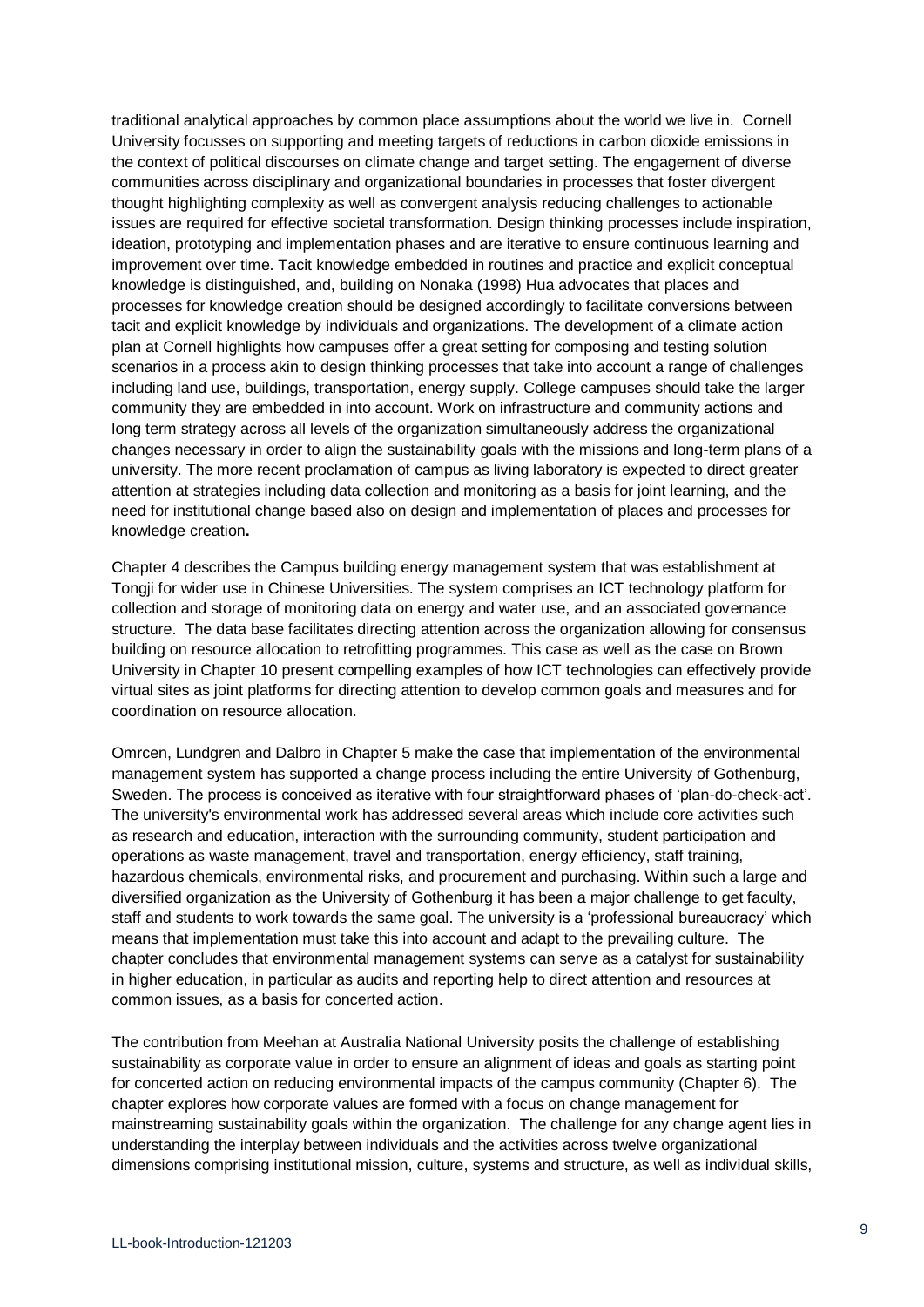performance, motivation and values**.** The importance of the physical place for co-production of knowledge, new projects and informal learning is also highlighted.

Challenges relating to tensions between more traditional remits of research Universities and fostering sustainable development are highlighted in Chapters 7 and 8. At Hong Kong University (HKU) the official framing of actions for sustainable development, similar to the cases of Tongji and the US Universities, is provided by the mainstream political discourse on climate change with the prime emphasis on the need to cut green-house gas emissions (Kildahl and Liao, Chapter 7). Other concerns visible in the overly densely populated island of Hong Kong, including concerns of water and waste management are added into the scope of urgent problems to address. The development of the new University Centennial campus helped sustainability to gain greater attention. The year 2012 saw the kick-off of a new participatory process to identify priorities that matter to the campus community for developing the next strategic action plan on sustainable development. But whether sustainability will be taken up explicitly among the core missions and vision and core values stated for the University, remains to be seen. As one of the Universities leading in international rankings on excellence in research and education, questions on trade-offs between the pursuit of excellence in rankings and a focus on sustainable development are raised. Measures of excellence in international rankings usually include publications in mostly disciplinary peer reviewed Journals, Nobel Prize Winners the organization has attracted, organization and attendance of international conferences, and the gain of competitive research grants. Not all of these pursuits are readily squared with saving natural resources and improved environmental management and interdisciplinary research connected to practice in order to better apprehend complex problems.

Chapter 8 on the University of Luxembourg also describes challenges including organizational barriers that hinder Universities to better address complex issues in research and education, in which the social and material are intertwined. The chapter describes how the development of the ISCN Charter in conjunction with a local strategic action plan on sustainable development by connecting the global with the local was instrumental to establishing sustainable development within the organization of the University of Luxembourg – up to a point. This chapter, just as the previous chapter also highlights that a physical move to a new place constituted by a new type of built-environment, in a new social context can be helpful to reframe the organizational identity and mission. In this case the University will be expected to engage more thoroughly with local and regional issues. However, deepening the Universities engagement further will also require a better understanding of the relation between producing situated knowledge for sustainable transformation and local change, and generalizing disciplinary knowledge production with mature social systems for legitimation tied to clear career reward structures in Universities. The challenge is to connect the natural and social sciences such that they cross-question each other's assumptions in view of promoting that new responsibilities for sustainable development can be assumed by individuals and organizations. For example the engineering concept of comfort defining indoor environmental quality as a universal standard deprives individuals of assuming responsibilities. Living laboratories can play a key role as sites for research on the relation of place-based or situated knowledge production processes and locally negotiated concepts and more standardized knowledge embedded in more general concepts and how this can or can't travel through networks and as such exert wider influence through space.

#### **3.2.Connecting Universities with cities and regions: fostering transition at multiple scales**

Part II of the book presents six cases in which Universities have taken a leading role in establishing networks for joint knowledge production on complex sustainability challenges across disciplinary and organizational boundaries designed on purpose to exert influence across multiple spatial scales, including campus, cities and regions. The focus in this part of the book shifts from the situation of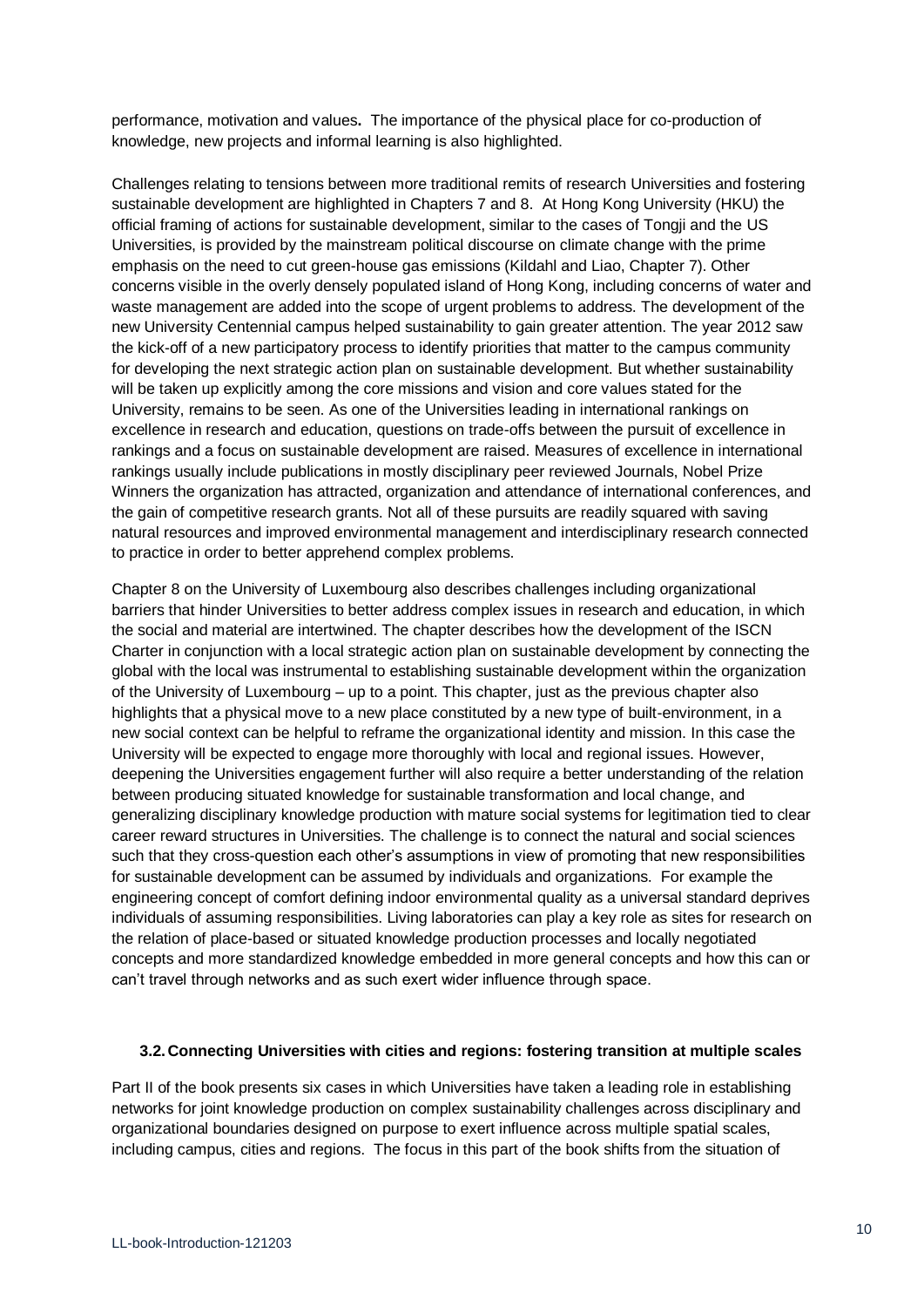social interactions for joint knowledge production on campus to the constitution of networks, the places these are embedded in and their scales of influence.

In the Mistra urban futures centre for sustainable urban development in Gothenburg, a fundamental requisite for sustainable development in cities is to comprehend issues such as transport, energy-use, and social exclusion as complex and interlinked socio-technical challenges (Polk, Kain and Holmberg, Chapter 9). In order to achieve this, the authors stress that we first need to overcome the compartmentalized organization of our knowledge and implementing organizations in sectors/disciplines/cultures of industry, politics, administration, service provision, and science, each focussing on different scales and levels. Understanding complex social problems across such boundaries relies on long-term processes requiring long-term institutional commitments and funds. Mistra guidelines for joint knowledge production processes prescribe an iterative cycle of joint problem formulation, generation and implementation of new knowledge, and joint evaluation or impacts. First insights gained after eighteen months of engagement in such processes are that for institutions and individuals to absorb new insights p*ractical constraints and obstacles* such as time priority and career considerations have to be addressed. A formal mandate for individuals to participate from within their organizations helps. Furthermore, the knowledge production process needs to provide room for a*cknowledging and transgressing potentially incommensurable differences* among and between individuals and groups. Often notions of what mattered most, how new knowledge should be made and which of this was deemed legitimate, differed across participants, and *research on how best to foster mutual understanding across different organizational and disciplinary perspectives was found lacking.* Influencing decision-making processes at the level of the city and the region, in spite of engaging key civil servants and administrations in the project, proved difficult. This chapter questions the laboratory as 'bounded space' and argues that living laboratories have most potential if they are institutionalized as open systems in cities and at universities simultaneously, with participants from multiple governance levels. But how can such influence be described, tracked and accounted for? More research on new approaches to assess and evaluate the influence of such projects across participating organizations is required. For Universities three important building blocks for achieving positive societal change were identified: "to *create neutral arenas/organizations* active across the whole university involving multiple research groups to avoid lock-in effects; to *build on individual, bottom-up engagement and involvement* by respecting and taking advantage of traditional core values of the autonomous university, such as scepticism, curiosity and freedom of speech; and to communicate a clear commitment from the university's management team by making such change processes an essential part of the overall vision and strategies of the university".

Chapter 10 by Powell presents the Energy Conservation Initiative at Brown University, where the focus on reducing greenhouse gas emissions parallels top level international and national political discourse. The chapter identifies in particular two critical success factors to achieving greenhouse gas emissions targets: team building and knowledge management tools and processes that were foundational to create a participatory project design and a decision-process that proved central to setting and achieving greenhouse gas emissions targets at Brown University. The conception of the 'forming, storming, norming and performing stages of the process are somewhat reminiscent of the design thinking process described in Chapter 3 in iterating divergent and convergent analysis. The Brown Energy Efficiency software application for knowledge management presents a common virtual platform enabling learning and coordination among diverse stakeholders in the campus at Brown University. This web-based data base tool was scaled up for application at the level of the city, facilitating coordination required to reach local targets across diverse organizations, such as the Emerald Cities Providence initiative. The exponential increase in complexity in attempting to address not only campus but city scale problems that have added dimensions such as social equity, the generation of local employment, and the added range of diversity of stakeholders, was noted as a key challenge in thinking about scaling tools and processes.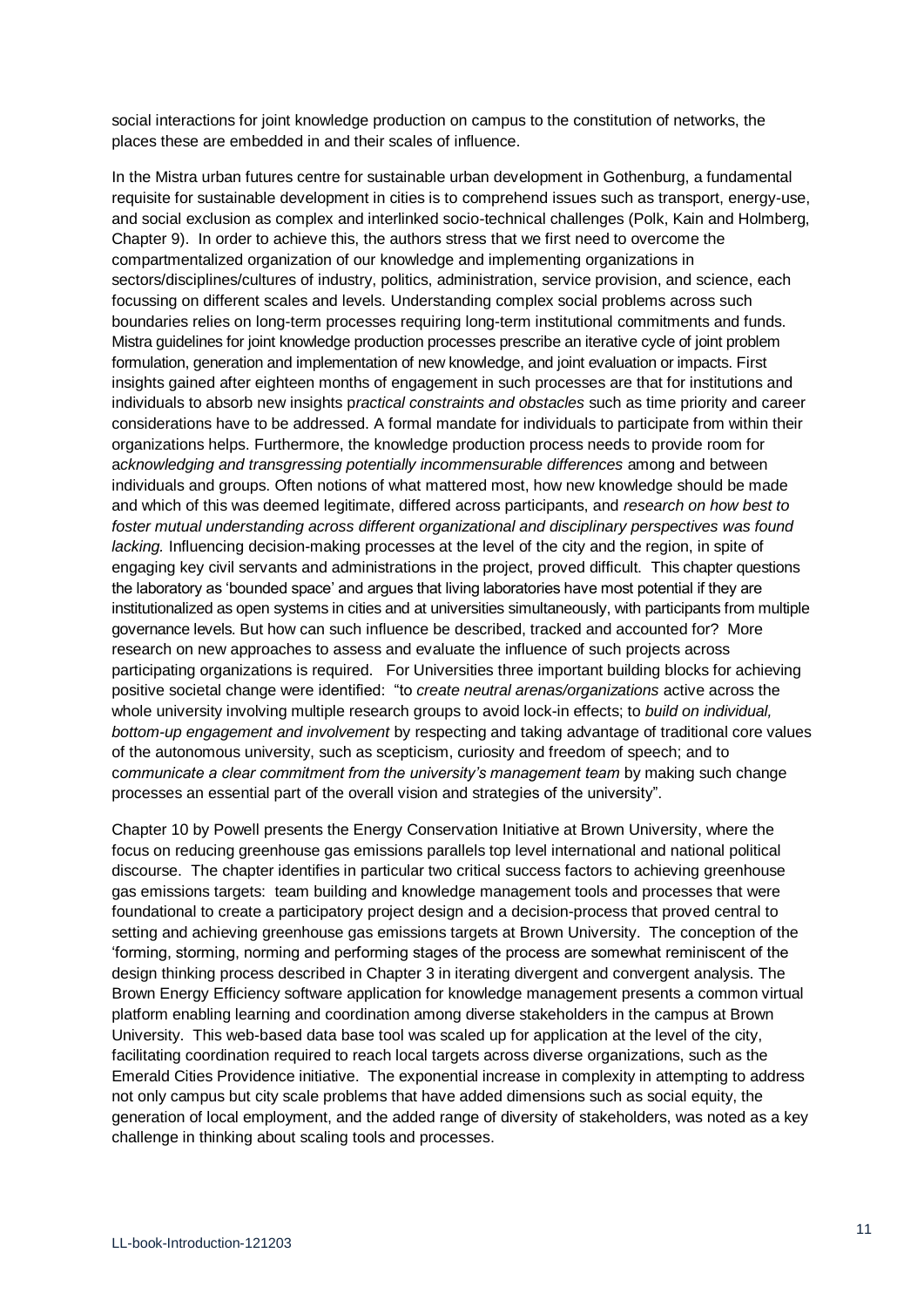Chapter 11 on the cases of Copenhagen and Zagreb by the architects Baletić and Samsøe, describe how a physical space can present a site for developing joint visions for transformation beyond mere changes to infrastructure. Sustainable development is posited to require a shift in our awareness and values underlying our lifestyle choices, in order to achieve a fundamental change of how we relate to the world we live in. Space is a powerful medium and allows us intuitively to experience and become introduced to different worlds and diverse ways of thinking. New demands to Universities to act as platforms and meeting places for public and private actors engaging in lifelong learning and joint research are multiplying. Asking questions on the physical organization, functionality and design of spaces which constitute Universities, requires developing visions of what kind of life is going to take place in these spaces, what a sustainable university is and how it interacts with others. Physical planning is good at combining small scale details with large scale overview and it can be valuable when operating in messy, multi-variant open systems. The strength of the concept of living laboratories is its emphasis on a bottom-up approach to learning and planning, and the benefits of involving multiple stakeholders to create learning and joint action. This idea is closely related to a wide-spread contemporary urban planning discourse, which emphasizes learning and sees planning processes engaging individuals as a prerequisite for a sustainable transformation of city areas today. Indicators and measurement approaches of international certification standards of sustainability are helpful to limit complexity in planning. However, participatory planning as conceived of in architecture is a helpful complement to recognise complexity of the place and place-bound-issues and identities from plural perspectives. Thus the recurring theme of the complementarity of divergent and convergent processes for analysis is posited in this as in other chapters as a recipe for success. Planning for iteration of such processes will allow keeping the process flexible and alive over time. Integration and the permeability of boundaries between campus and city for knowledge creation processes transcending these spheres are central considerations in both cases. In both cases, the sustainable identity is crucial and both visible and non-visible aspects are emphasized. In Zagreb a large glass house for guerilla gardening activities in the community in which the campus is embedded has been chosen as a symbol for societal transformation for a sustainable future. In Copenhagen accordingly the non-hierarchical structures, bicycles, the care for design and the well-educated population are crucial for the identity of the University, but also of that of the city. In knowledge societies the identities of Universities and cities they are embedded in are increasingly intertwined. Physical campus planning is increasingly seen as a tool for raising a city's global profile in the face of rising international competition for highly educated and trained employees more innovation, for fostering knowledge transfer from research to business sectors, and for forging stronger links with international research and development. The weakness of the concept of living laboratories highlighted was that it is usually promoted as a tool for transition to a low carbon economy. Does this framing of our societies issues allow to think of change in the existing social and economic order in a sufficiently profound manner and does it really help to foster the required shift in awareness of how humans are embedded and depend on the planet's biosphere?

In Japan, the Campus planning committee of the Architectural Institute of Japan recognises the University as an urban developer, and campus as a place for knowledge creation that can also serve to improve the quality of life of the community it is embedded in (Kurata, Ozasa, Ueno and Komatsu, Chapter 12.). A national policy on Universities makes three missions explicit: education, research, and social contribution and cooperation. Since then Universities have fostered problem-based learning and research programmes with local stakeholders. Accordingly, Universities are asked to respond to challenges of declining environmental quality; the needs of local communities for improving their quality of life given demographic changes and the promotion of life-long learning in a knowledge society that also affect enrollments; and the needs of the private sector and the economy by offering research for new industries that support the society and its needs through cooperation with the community. The Japanese experience and in particular the two cases of Hokkaido University campus and the Kashiwa-no-ha campus area suggest that a process of joint visioning and planning of campuses in cities gives a tangible basis to start off and frame joint knowledge creation processes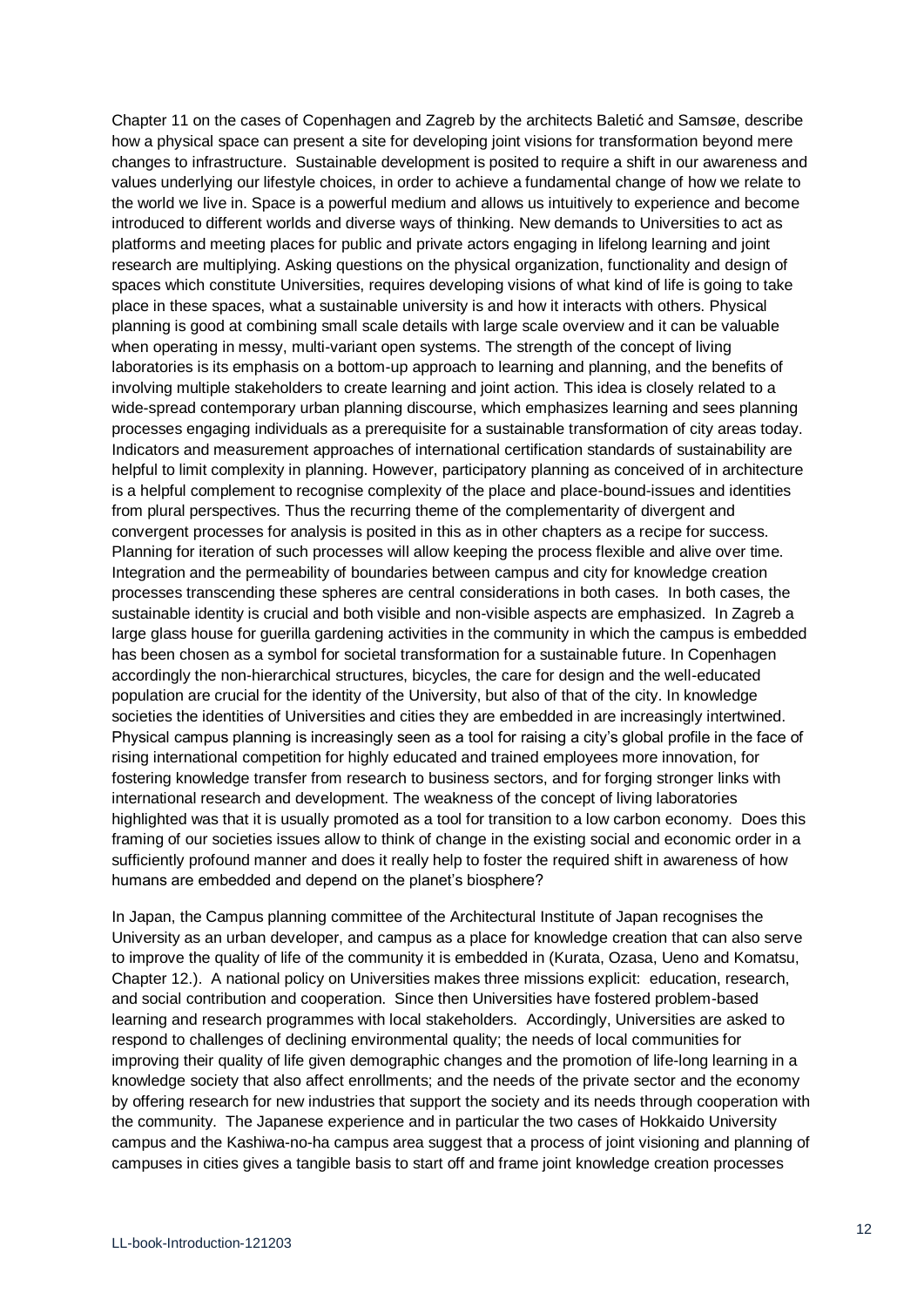between Universities, local governments, private business and citizens. In the case of the development of the new Kashiwa campus near Tokyo, an urban design centre was created to serve as an official yet neutral platform to stage such a process of collaborative knowledge production and implementation for sustainable futures. This platform bears some similarities to the Mistra urban futures centre in Gothenburg, Sweden, described in Chapter 9. The key is to see campus as a place for joint knowledge creation processes for sustainable futures with a high quality of life that is permeable and embedded in the city and wider community; this serves to redefine the relationship between the campus and local communities.

In Chapter 13 Becker and Hesse take the development of a new campus in Belval Luxembourg as a case to explore how a new university campus might contribute to regional economic 'knowledgebased' development, how such effects might be assessed and particularly how the new campus can be integrated in urban planning terms. Related literature lists direct place-based effects that might be expected, including that the University is recognized as an 'urban developer', an 'employer', and a 'partner for community cohesion and social change'. Indirect economic impacts that have been associated with the arrival of a research-based University are likely to bring labour, new knowledge and entrepreneurship into the region. The authors are however cautious as to whether such effects occur in all cases, and in particular whether robust empirical evidence for such causal relations may be obtained. From an urban planning perspective, the Luxembourg Belval project presents challenges and opportunities for urban and regional development. This applies particularly to the site which is situated between a still operating steel plant and the urban periphery. Concerning its size and also governance issues, the project bears similarities with other large-scale and state-driven projects in Luxembourg, in which ministries and public agencies consulted little if at all with adjacent municipalities or future users. Points that require particular attention for future planning and implementation include: housing for students and researchers, environmental quality and amenity value of the campus and its surroundings, accessibility of the new urban quarter, and connecting the research campus with the development of Luxembourg City. For this purpose, the university developed the 'Belval Observatory' - an informal platform for the exchange of knowledge and the monitoring of the site and its impacts. Several dimensions of impacts that might be assessed and quantitative indicators suggested by the authors include proxies to assess changes in the regional labour market developments, entrepreneurship and innovation, regional expenditures, proportion of non-motorised traffic in total daily journeys, amenity values of campus. Effects such as community cohesion or knowledge creation are discussed and dealt with in more qualitative terms. The chapter concludes that a new focus of the university should lie on building *regional networks* and taking measures to ensure that *people and place interrelate* and that well educated, talented students and researchers remain in the region.

In this collection of cases, in which Universities are driving actors establishing living laboratories for societal transformation, problem framings diverge. Some cases acknowledge complexity and the intertwining of the social and material more explicitly than others. Some cases are described in more conceptual terms, others in a more practical manner. The over-arching aim of this book is to use the rich and culturally diverse compilation of cases to open up new insights on how effective change takes place within and beyond living laboratories, directing attention to what enables and constrains learning in communities of multiple and diverse stakeholders. The book's conclusion revisits the living laboratory concept, paying particular attention to the design of places that living labs are constituted of, processes for knowledge production that are staged within them, and networks that key actors in living labs are embedded in that serve for channeling knowledge and resources beyond organizational and disciplinary boundaries.

Of particular interest is the role of universities in establishing living laboratories on campus and in the city, and their success in driving wider changes. A major challenge for Universities involves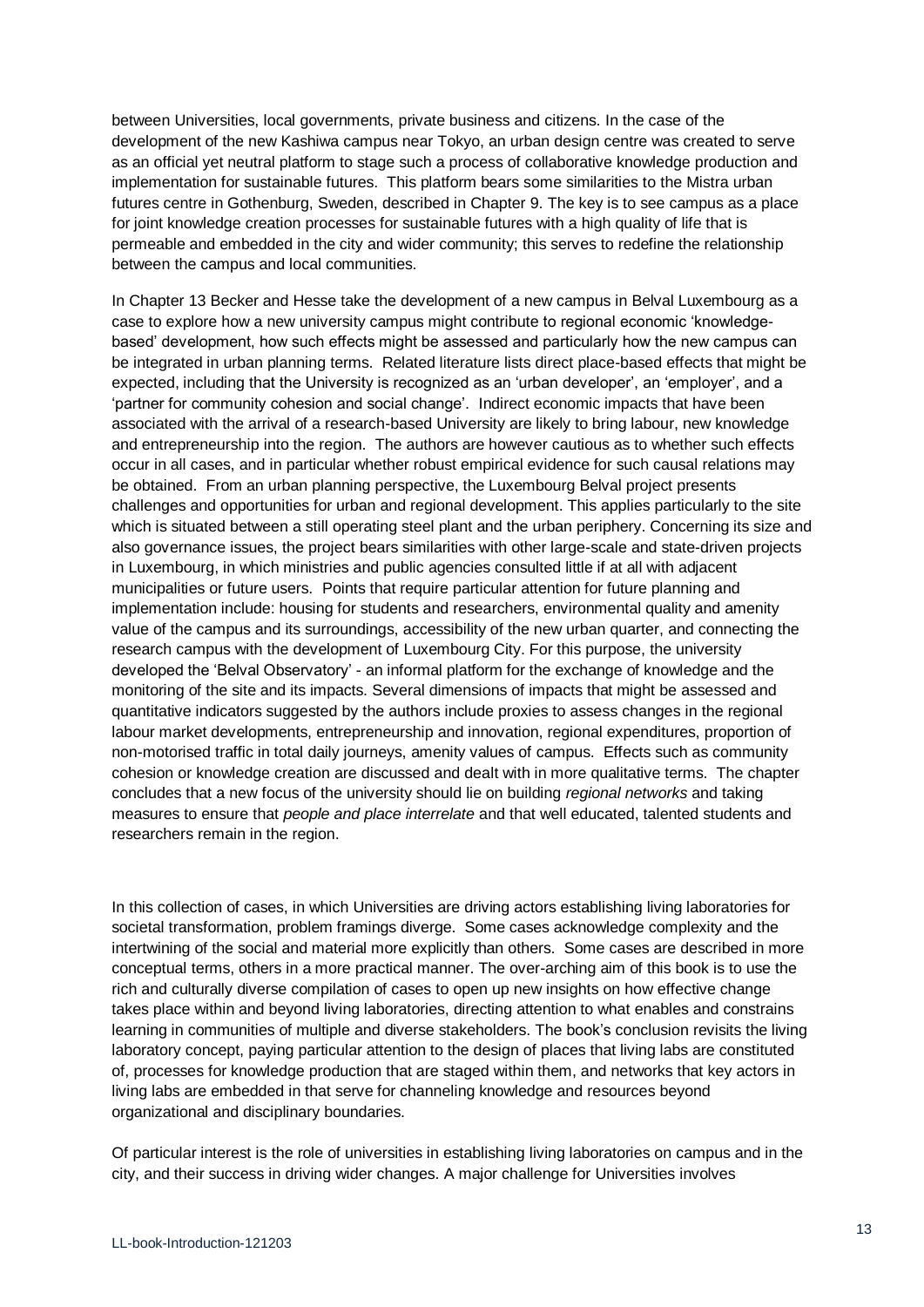negotiating the institutional and disciplinary tensions between addressing applied sustainability challenges and the more traditional remit of universities to engage in blue skies research and train 'disciplined' thinkers. Living laboratories, it is argued, have the potential to reconcile these tensions by integrating research, curricula, pedagogical method and community engagement, offering new spaces for experiential learning in diverse communities. Finally, the conclusion returns to the broader question of the role of universities in achieving social and technological change for sustainable development, drawing together insights from across the chapters to identify a key research agenda investigating the ways in which new forms of knowledge can emerge and become legitimized, disseminated, contested or stabilized.

### **References**

Brown, H. and Vergragt, P. (2008). 'Bounded Socio-technical experiments as agents of systemic change: the case of zero-energy residential building.' *Technological Forecasting and Social Change* **75** 107-30

Bulkeley, H. and Castan-Broto, V. (2012). 'Governing by experiment? Global Cities and the governing of Climate Change.' *Transactions of the Institute of British Geographers*. DOI: 10.1111/j.1475- 5661.2012.00535.x

Calvin, W. (1998). *How Brains Think. Evolving Intelligence Then and Now*. London, Phoenix.

Clark, B. (1998). *Creating entrepreneurial universities: Organizational pathways of transformation.*  Pergamon, New York

Committee of the Regions (2011). *The Role of Local and Regional Authorities in Achieving the Objectives of the Europe 2020*. Strategy written by Markku Markkula for CoR meeting in Brussels 22nd May 2011. EU

Dryzek, J. (1997). *The Politics of the Earth*. OUP, New York

Evans, J. (2011). 'Adaptation, ecology and the politics of the experimental city', *Transactions of the Institute of British Geographers*, **36**, 223-237.

Evans, J. (2012). *Environmental Governance.* Routledge, London.

Evans, J. and A. Karvonen, (2011). 'Living laboratories for sustainability: exploring the politics and epistemology of urban adaptation', in H. Bulkeley, V. Castán Broto, M. Hodson, and S. Marvin (eds) *Cities and Low Carbon transitions*, **35,** 130 -140, London, UK Routledge.

Evans, J. and Karvonen, A. (2013). ''Give me a laboratory and I will lower your carbon footprint!' – Urban Laboratories and the Pursuit of Low Carbon Futures.' *International Journal of Urban and Regional Research*

Geels, F. (2002). 'Technological transitions as evolutionary reconfiguration processes: a multilevel perspective and a case study.' *Research Policy*, **31**,1257–74.

Geels, F., Monaghan, A., Eames, M. and Steward, F. (2008). *The Feasibility of Systems Thinking in Sustainable Consumption and Production Policy: A Report to the Department for Environment, Food and Rural Affairs*. London: DEFRA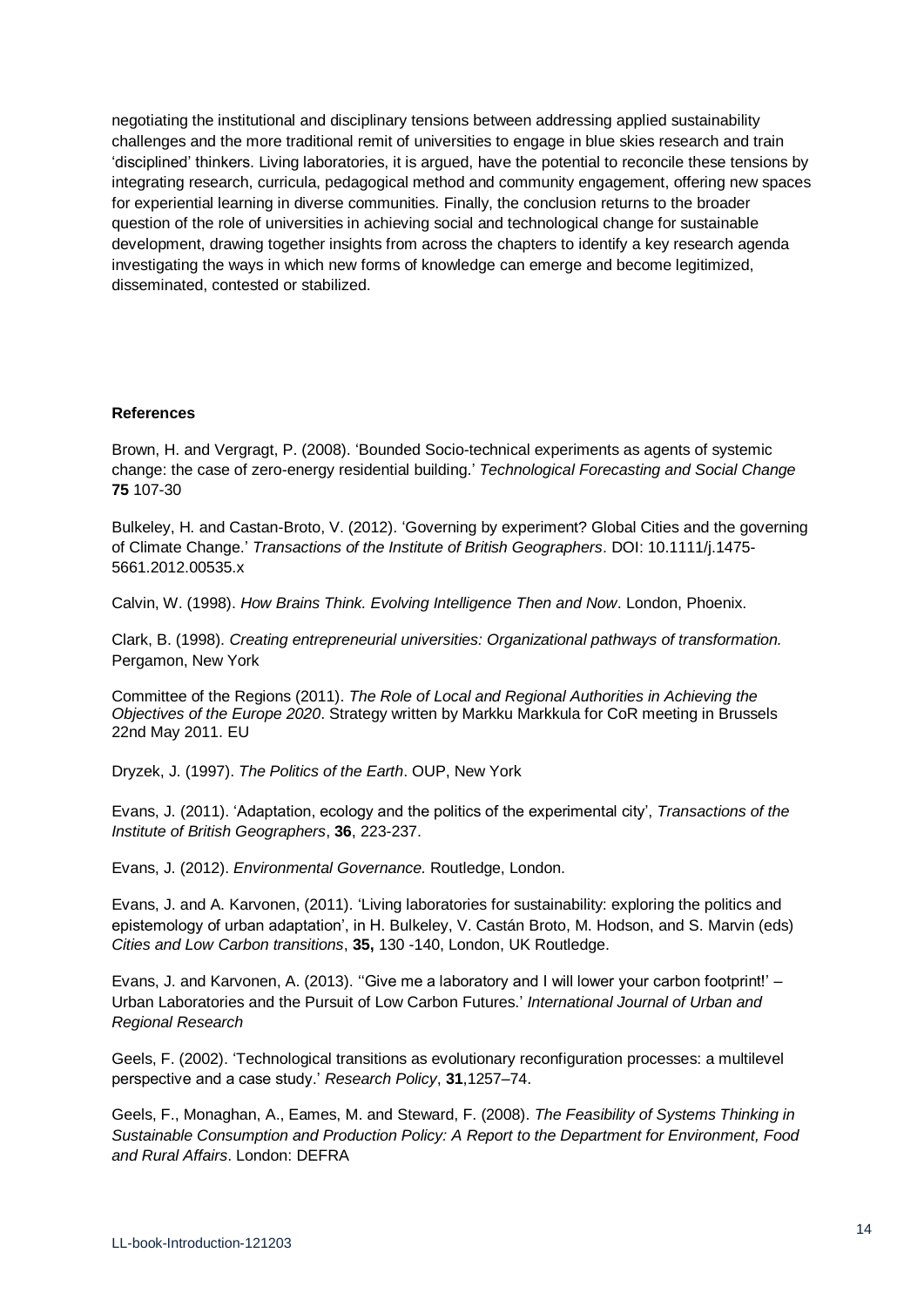Gieryn, T. F. (2006). 'City as Truth-Spot: Laboratories and Field-Sites in Urban Studies'*, Social Studies of Science*. **36** (1) 5-38.

Gibbons, M., Limoges, C., Nowotny, H., Schwartzman, S., Scott, P and Trow, M. (1994).*The new production of knowledge.* Sage, London.

Goddard, J. and Vallance, P. (2013). *The university and the City*. Routledge, London.

Grin, J. (2008). 'The Multi-Level Perspective and the design of system innovations', in J. van den Bergh and F. Bruinsma (eds) *Managing the Transition to Renewable Energy: Theory and Macroregional Practice*. Edward Elgar, Cheltenham.

Gross, M. (2010). *Ignorance and Surprise: Science, Society and Ecological Design*. MIT Press, London

Gross, M. and W. Krohn (2005). 'Society as experiment: sociological foundations for a selfexperimental society'. *History of the Human Sciences*, **18** (2), 63-86.

Hodson, M. and S. Marvin (2009). 'Urban ecological security: a new urban paradigm?', *International journal of Urban and Regional Research,* **33**(1), 193-215.

Ison, R., Roling, N. and Watson, D. (2007). 'Challenges to science and society in the sustainable management and use of water: investigating the role of social learning', *Environmental Science & Policy*, **10** (6), 499-511.

Jasanoff, S. (2004). *States of Knowledge: The co-production of science and social order*, ed. J. Urry. (Internatio., p. 317). Routledge, Oxford.

Kemp et al. 1998.

Knorr-Cetina, K. (1995). 'Laboratory studies: the cultural approach to the study of science.' In S. Jasanoff, G.E. Markle, J.C. Petersen, and T. Pinch (eds) *Handbook of science and technology studies, revised edition.* Sage, London.

Kominos, N. (2008). *Intelligent Cities and globalisation of innovation networks*. Routledge, New York.

Living Lab Europe (2007). *Living Lab Europe: a new driver for innovation*. Available online at: www.livinglabs-europe.com/livinglabs.asp, accessed 6/07/2010.

M'Gonigle, M. and Starke, J. (2006). *Planet U: Sustaining the World, Reinventing the university*. New Society Publishers, Gabriola Island.

Nowotny, H., Scott, P., Gibbons, M. (2001). *Re-thinking science,* Cambridge, UK and Malden, USA: Polity Press.

Perry, B. (2006). 'Science, Society and the university: A Paradox of Values.' *Social Epistemology*, **20**  (3-4), 201-219.

Powell J.A. (2011). PASCAL universities for a Modern Renaissance. Available online at: www.pumr.pascalobservatory.org accessed 8/08/2012.

Robinson, J. (2008). 'Being undisciplined: Transgressions and intersections in academia and beyond.' *Futures*, **40**(1), 70-86. doi:10.1016/j.futures.2007.06.007.